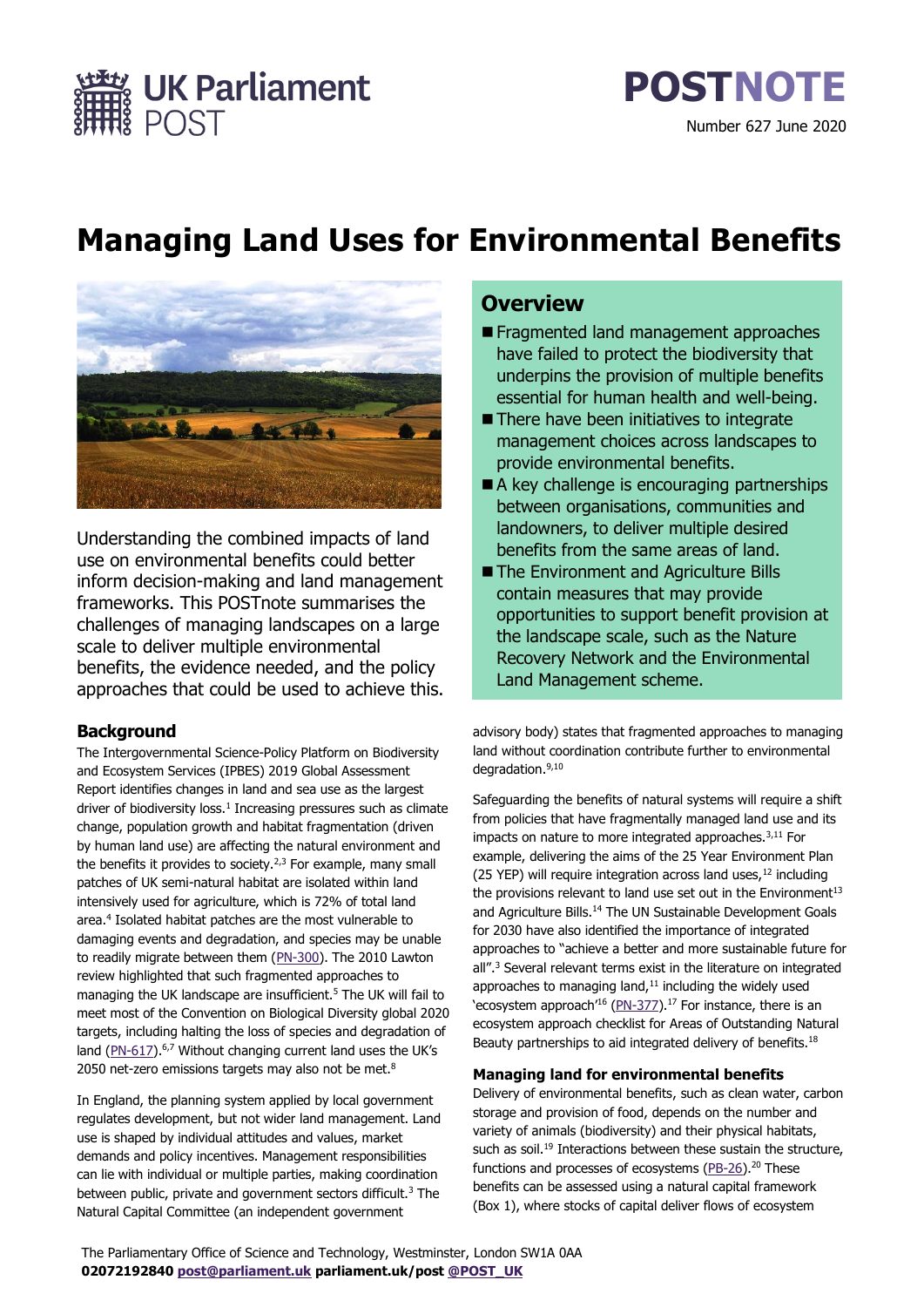#### **Box 1: Benefits from the environment**

- An **ecosystem** is a community of living organisms (plants, animals and microorganisms) interacting with each other and the physical environment.<sup>20</sup>
- **Natural capital** is the "elements of nature that directly or indirectly produce value to people, including ecosystems, species, freshwater, land, minerals, the air and oceans". <sup>21</sup> Natural capital stocks, such as the amount and quality of soil, provide flows of benefits such as nutrients and water. Benefits are either produced by the living system (pollination), by the physical environment, (minerals) or by interactions between living and physical systems (water quality). The **value** of a natural capital asset is the overall benefit it adds to society; determined by both the extent and the quality of the asset.<sup>22,23</sup>
- **Ecosystem services** are the benefits provided by ecosystems that contribute to human well-being. There are four categories: **supporting** (e.g. soil formation), **regulating** (e.g. climate regulation), **provisioning** (e.g. food) and **cultural services** (e.g. recreation).<sup>24</sup>
- **Nature's contribution to people** is a new international framework that builds on the ecosystem service concept, with a more central focus on social and cultural aspects of the natural environment.<sup>25</sup> Defined as "all the positive contributions, losses or detriments" from nature for the quality of life for people.<sup>26</sup>
- Nature-based solutions are defined as "actions to protect, sustainably manage, and restore natural or modified ecosystems, that address societal challenges effectively and adaptively, simultaneously providing human well-being and biodiversity benefits".<sup>27</sup>

services. This can provide information on the impacts of land use that could inform decision-making. This POSTnote summarises approaches to integrating policy and practice for multiple competing land uses, through the implementation of adaptive and integrated management systems, <sup>28,29</sup> including:

- Ways in which the benefits from areas of land are measured, including natural capital and ecosystem service frameworks.
- The challenges of delivering environmental benefits at the landscape scale, such as managing land use.
- Policy approaches that could be used to integrate land use.

## **Measuring the benefits of land use**

The natural capital and ecosystem services framework is the current main approach for considering the benefits provided by the UK natural environment (Box 1). This is summarised below.

#### **Natural capital**

Natural capital describes nature as a stock of assets that can be renewable and non-renewable (such as fossil fuels).<sup>22</sup> These produce a flow of benefits that include ecosystem services, as well as benefits from the physical environment (minerals, Box 1). Monetary and non-monetary valuations can be assigned to natural capital (based on both market or non-market values, [PN-542\)](https://post.parliament.uk/research-briefings/post-pn-0542/). A number of different natural capital approaches have been implemented in the UK.<sup>30-33</sup> The Office for National Statistics has valued natural assets at nearly £1 trillion, but this reflects a partial or minimal amount as only some benefits are valued in monetary terms.<sup>34</sup> Advocates argue that monetising natural capital may reduce over-exploitation of assets for shortterm gains, and encourage maintenance for long-term benefits.<sup>35</sup> For example, draining peatlands to extract peat for

financial gain has long-term impacts on natural benefits, such as carbon storage.<sup>36</sup> Although the economic cost of soil degradation has been estimated at £1.2 billion per year in England and Wales,<sup>37</sup> physical measures of natural capital, such as tonnes of carbon sequestered or soil lost, can also be used.<sup>38</sup>

A natural capital approach seeks to include the complex interactions between the economy, nature and society in decisions.<sup>39</sup>–<sup>42</sup> Mapping and modelling the natural capital provides an evidence base for planning decisions, to see how natural capital assets will be impacted and identify opportunities for management (Box 2). $43$  The 2022 update to the 2011 UK National Ecosystem Assessment will assess the state of assets and highlight where management interventions may be required.<sup>12</sup> Critics of the natural capital framework suggest that economic valuations and framing of natural capital deal poorly with natural and social systems, as they obscure the complexity and diversity of the ethical and social values ( $PB-34$ ).<sup>39,44</sup> However, without such valuation, decisions are unlikely to account for these values at all. Valuation methods can pose several challenges. Market valuation reflects the current price for the tradeable commodity, which can change over time. By contrast, benefits without a market value can be difficult to quantify, such as mental health and well-being.<sup>45,46</sup> Attempts to value social assets include the Social Cost Benefit Analysis in the HM Treasury Green Book.<sup>47</sup>

#### Ecosystem services

Ecosystem services are the benefits nature provides for human well-being, which flow from natural capital stocks (Box 1). While assessments of natural capital focus on the quality, quantity and location of the assets, the interaction between ecosystem services and how land use affects these interactions

#### **Box 2: Examples of planning natural capital**

- Liverpool City Region Natural Capital Working Group: the creation of a Natural Capital Baseline helps to understand the services provided by its natural assets. This spatial modelling approach (EcoServ-GIS), creates an asset map and ecosystem service map based on available data.<sup>48</sup> The outputs help to target areas of interest, monitor changes and provide economic valuation of the services.<sup>49</sup>
- ◼ Local Natural Capital Plan (LNCP): the Oxford-Cambridge Arc was created to promote economic growth in the area linking Oxford, Milton Keynes and Cambridge.<sup>50</sup> LNCP main objectives are to protect and enhance the environment, which can be achieved through producing a natural capital baseline. The 25 YEP commits to LNCP. 51, 52
- Bicester Green Infrastructure Project: this NERC innovation project tested several tools and methods for planning and evaluating green infrastructure [\(PB-26\)](https://post.parliament.uk/research-briefings/post-pb-0026/) and the services they provide. A key output was the 'ecosystem service scoring' method, which assesses and scores 18 services based on habitat type.<sup>53</sup> For instance, arable land is of high value for food provisioning, but low value for most regulating and cultural services. This informed natural capital mapping of Oxfordshire.<sup>43,54</sup>
- Natural Capital Strategy for North Devon: this work trialled a natural capital approach to improve environmental benefits across the landscape. Challenges for delivery at the landscape scale were identified, including establishing clear responsibilities and shared commitments for land management outcomes. 55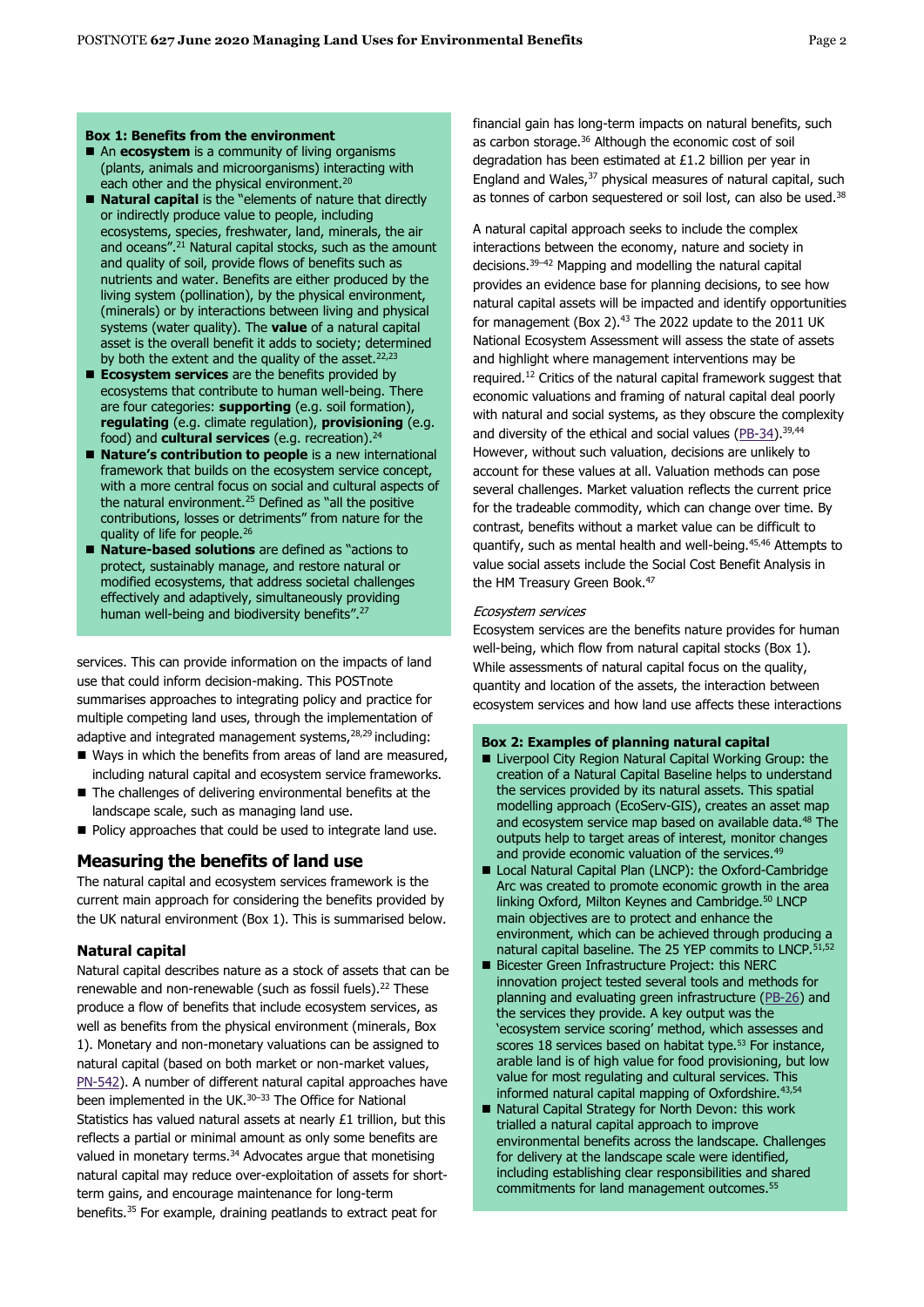may need to be considered [\(PN-281\)](https://post.parliament.uk/research-briefings/post-pn-281/). For example, trade-offs may arise if one service is prioritised, such as food production, at the expense of another, such as soil formation.<sup>56,57</sup> Land use choices can cause trade-offs in the type, number and scale of benefits delivered,<sup>58</sup>–<sup>60</sup> and climate and land management intensity can affect service delivery.<sup>56,61</sup> For example, managing a flood-plain to increase biodiversity may increase flood and carbon storage, and encourage tourism.62,63 However, there can also be drawbacks for health, the economy or well-being.<sup>64</sup> For example, urban tree planting may provide attractive outdoor space, but impacts could include pollen allergies.<sup>65</sup>

## **Integrated approaches to land use**

A 2010 Government Office for Science Foresight report stated that integrated approaches are vital to achieve large-scale improvements to land use. $3$  To integrate management, areas that can contribute the most to environmental objectives are identified and wider societal objectives are reconciled with those of land managers. The benefits of integrating land uses on a large scale include increased resilience to extreme weather events and changing climate, and enhanced long-term sustainability of agricultural systems [\(PN-600\)](https://post.parliament.uk/research-briefings/post-pn-0600/).<sup>3,66</sup> Nature-based solutions could be used to meet emissions targets and adapt to climate change, but require monitoring and evaluation of environmental and social outcomes (Box 1, [PN-617\)](https://post.parliament.uk/research-briefings/post-pn-0617/). 67-69

#### **Partnerships across landscapes**

Integrated landscape approaches aim to promote partnerships that work to minimise conflicts and optimise benefits. For example, a Royal Society for the Protection of Birds project looking at the decline of the curlew species found that the conservation of this bird can only be addressed by tackling the drivers of its decline at a large scale.<sup>70</sup> This would involve addressing the loss of its grassland breeding habitats and looking at the role of forestry and game bird management in increasing the numbers of predators. Minimising conflicts and optimising benefits includes working with widespread communities, sufficient mapping and modelling of landscapes, and continued monitoring while management is underway. These inform management of the multiple current and future economic, social and environmental benefits provided, $71,72$  with initiatives to implement such approaches in the UK (Box 3).

### **Working with people**

#### Context matters

Understanding the social, economic and local factors in land use and management are necessary for successful landscape approaches. Reasons for participating and engaging in landscape management processes for environmental benefits can vary from personal incentives, reducing risks to business, and adhering to legislation.<sup>73-76</sup> For example, the Scottish Land Use Strategy states that people should have opportunities to participate in debates and decisions about land use that affect their lives and their future.<sup>77</sup> Reasons can also include the relationship that people have with components of nature in landscapes (see nature's contribution to people, Box 1).<sup>78</sup>

#### Spatial scale

Natural boundaries rarely coincide with administrative boundaries, which can result can in a mismatch. For example, targets for water quality might be set at a river catchment

#### **Box 3: Managing landscapes for multiple benefits**

- Futurescapes, Royal Society for the Protection of Birds: this landscape scale conservation aims to develop partnerships, make space for nature, drive nature conservation and create adaptive management plans.<sup>79</sup>
- Living Landscapes, the Wildlife Trusts: over 100 UK schemes aiming to restore, recreate and reconnect urban and rural wildlife through partnership working. $80$
- Wholescape thinking, Natural Capital Initiative: aims to encourage communication across spatial scales (the land, coast and sea) through a natural capital approach.<sup>81</sup>
- Bassenthwaite Upland Ecosystem Service Pilot, Natural England: this 2009 pilot set out to demonstrate how multiple benefits can be delivered through partnership working, focusing on the ecosystem service approach. 82
- Glasgow and Clyde Valley Green Network: aim is to provide high quality connecting habitats with a multifunction use in urban and rural areas. This includes creating over 500  $km^2$  of new wildlife habitats.  $83$

scale,<sup>84</sup> but carbon targets at a national level.<sup>85</sup> Boundaries for management vary with land use, habitats, political boundaries and partnership design. Natural Resources Wales addressed this challenge by creating seven area statements, underpinned by the Environment (Wales) Act 2016. The area statements take a 'place-based approach', reflecting the needs of people and addressing Well-being of Future Generations Act goals.<sup>86</sup>

#### Partnership approaches to governance

A key aspect of the landscape approach is encouraging widespread partnership engagement from the start, $72,87$  by understanding participants' expectations, <sup>88</sup> the benefits the land provides, and future potential land uses.<sup>11</sup> This engagement is underpinned by facilitation, cooperation and compromise.<sup>11</sup> Activities such as interviews and forum groups can help to build trust between those involved.<sup>72,82</sup>

The structure of the partnership design can influence the environmental outcomes, <sup>89</sup> but partnership engagement may also be affected by the type of approach. Top-down approaches can lead to unintended impacts or failed implementation, 90,91 whereas bottom-up approaches can face challenges such as a lack of strong leadership,<sup>92</sup> limited financial resource,<sup>93</sup> and unequal benefits. <sup>94</sup> There is a growing interest in approaches where multiple governing bodies interact to create and propose guidelines, encourage redistribution of power and promote engagement to create solutions.<sup>41,95</sup> For example, the Glasgow and Clyde Valley Green Network encompasses eight regional authorities and several agencies. The partnership staff are employed by one of the local authorities and operate under agreed Terms of Reference (Box 3). $83$  Another example is the Liverpool City Region Natural Capital Working Group where the public and private partners work with other stakeholders to protect and enhance natural capital (Box 2).<sup>96</sup>

A key challenge for the implementation of management is using the evidence and tools from both natural and social sciences.<sup>97</sup> Commentators suggest that without understanding the values and beliefs that shape attitudes and behaviours, changes may not be adopted. There is also a need to understand the interactions between drivers of change, such as how people are responding and adapting to rising sea levels.<sup>74,98</sup> Other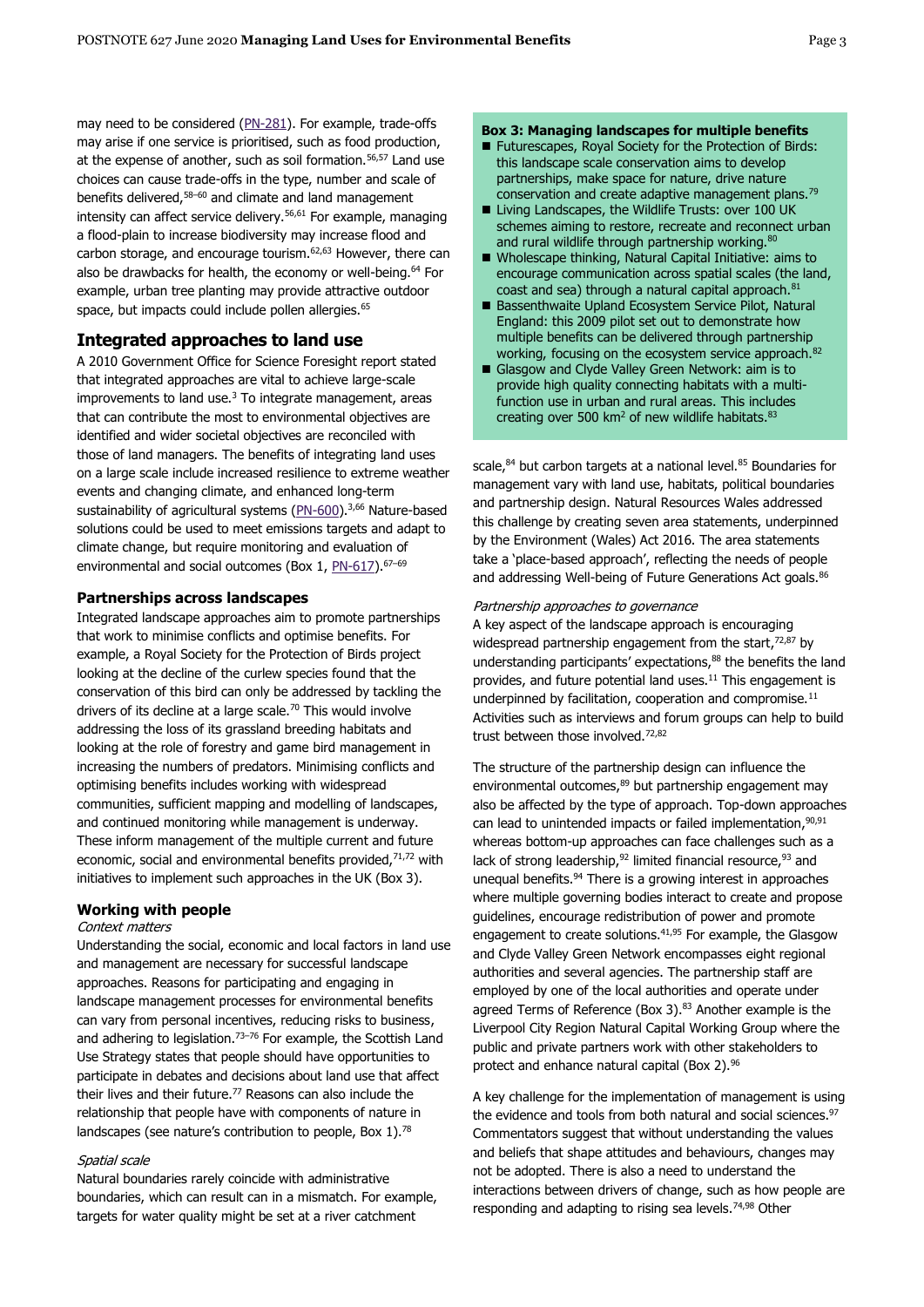challenges include understanding the power gaps between organisations,<sup>99</sup> the length of time taken for trust to develop within partnerships,<sup>75</sup> and the delay in sharing lessons learnt.<sup>82</sup>

#### **Mapping and modelling**

A means of planning multifunctional land uses would allow increasing pressures on environmental benefits, such as climate change and a growing population, to be addressed. $3,71,100$ Mapping and modelling can be used to determine the current economic, social and environmental benefits provided by each area of land and assess future scenarios, $71,72$  such as optimal locations for nature-based solutions (Box 1).<sup>101</sup> There are multiple mapping tools, $48,102-107$  the outputs of which vary depending on the type of data and calculation method. Maps need to incorporate different habitat types (woodland, grassland), land use (farmland, recreational) and other natural capital assets such as soil type or quality or groundwater resources. <sup>108</sup> For instance, Natural England's National Natural Capital Atlas maps key properties of natural assets to show the quantity, quality and location of assets in England.<sup>109</sup> Opportunity mapping of habitats can then be used to identify gaps where services could be enhanced to meet local demand, such as suitable locations for natural flood management [\(PN-](https://post.parliament.uk/research-briefings/post-pn-0623/)[623\)](https://post.parliament.uk/research-briefings/post-pn-0623/).

Multiple mapping and modelling tools exist for species distribution, 110,111 such as the National Biodiversity Network Atlas that combines information about UK species and habitats.<sup>112</sup> These can target the conservation of one species, which provide habitat and services for other animals and plants.<sup>113–115</sup> Alternatively, species that are sensitive to change can be grouped together and mapped.<sup>116</sup> This typically reflects biodiversity conservation needs rather than ecosystem service delivery.<sup>117</sup> While comprehensive standardised survey data are available for some species groups (such as the Breeding Bird Survey<sup>118</sup>), other species distribution data may lack repeatable, systematic monitoring.<sup>119</sup> Modelling based on incomplete data requires validation of the model outputs.<sup>120</sup>

#### **Monitoring outcomes at the landscape level**

There has been a lack of systematic long-term monitoring of habitat conditions, as it is labour intensive,  $82,121$  but it is a key indicator of levels of ecosystem service provision.<sup>122,123</sup> Quantifiable and measurable monitoring data, that can be evaluated, can be used to inform and change management actions on the ground. $124$  Technology can play an important role through online surveys, fixed point photography and citizen science [\(PN-476\)](https://post.parliament.uk/research-briefings/post-pn-476/). This adaptive approach allows land managers to learn from successes and failures, and can help to inform policy and practice.125,126

## **Changing UK land use policies**

The UK Government has made several environmental commitments to restore habitats, biodiversity and ecosystem service provision.<sup>12</sup> The Environment Bill sets out measures such as biodiversity net gain [\(PB-34\)](https://post.parliament.uk/research-briefings/post-pb-0034/), publishing the English Tree Strategy and developing Local Nature Recovery Strategies (LNRS). <sup>13</sup> LNRS will be led by local authorities, who will map out existing valuable habitats, identify areas for enhancement or creation and agree priorities. This local spatial planning strategy feeds into the national Nature Recovery Network.<sup>12</sup>

The Agriculture Bill (the legislative framework replacing the EU Common Agricultural Policy) provides the powers for financial support to implement land management measures.<sup>14</sup> These include the Environmental Land Management (ELM) scheme, which provides 'public money for public goods' (Box 4). Defra is considering how land managers can address the goals of the 25 YEP and 2050 net zero targets through the financial assistance set out in the Agriculture Bill, with the Nature Recovery Network acting as a framework for aligning payments. It is unclear the extent to which this policy framework can join up these initiatives, facilitate community engagement and partnerships, and be informed by tools such as mapping and modelling. Previously, agri-environment schemes have been a mechanism for funding and delivery, rather than strategically addressing environmental issues across landscapes.<sup>127</sup> Other concerns about the Environment and Agriculture Bills have been raised, $128$  including that environmental measures may continue to be underfunded and poorly targeted, $129$  and the lack of a land management regulatory framework.<sup>130</sup>

NGO spending will also play a key role in addressing biodiversity loss, <sup>2</sup> which in the UK has increased by 24% since 2010/11, with an increase of 46% of volunteering hours since 2000.<sup>131</sup> Examples of projects include the Botanical Society of Britain and Ireland's New Year Plant Hunt, which aims to identify how plants are responding to changing autumn and winter weather patterns.<sup>132</sup> The private sector can also help to address environmental targets through investment. An approach to engaging the private sector highlighted by the Government is the Landscape Enterprise Network framework. This is 'market-led' by identifying the risks and opportunities to individual businesses. By doing so, multiple businesses can work together and invest in nature-based solutions [\(PN-617\)](https://post.parliament.uk/research-briefings/post-pn-0617/).<sup>73</sup> Projects delivered in Cumbria and East Anglia identified the business case for a broad range of sectors to invest in regional natural capital. A further pilot is being run with Natural England in the Hampshire Avon catchment. Another example is the IGNITION project in Greater Manchester, which has used €4.5 million from the EU's Urban Innovation Actions initiative to bring together funding partners from local government, universities, NGOs and business. The project is promoting investment in large scale green infrastructure, such as naturebased solutions (Box 1) for climate resilience.<sup>133</sup>

**Box 4: Environmental Land Management Scheme** The ELM scheme will provide financial incentives for farmers and landowners to provide environmental benefits, which will be underpinned by natural capital principles and payment for outcomes. Defra are proposing a tiered scheme:

- **Tier 1.** Encourage environmentally sustainable farming and forestry through delivery of environmental benefits.
- Tier 2. Incentivise land management that delivers locally targeted environmental outcomes.
- Tier 3. Secure environmental outcomes by delivering land use change projects at a landscape scale. 134

This approach was suggested through working closely with stakeholders, and reviewing report recommendations such as the Dame Glenys Stacey review, 135 and Glover review. 136 Trials are being undertaken in North Devon, Cheshire and Greater Manchester ahead of the ELM roll out in 2024.<sup>134</sup>

POST is an office of both Houses of Parliament, charged with providing independent and balanced analysis of policy issues that have a basis in science and technology. POST is grateful to Ciara Dwyer for researching this briefing, to the NERC for funding her parliamentary fellowship, and to all contributors and reviewers. For further information on this subject, please contact the co-author, Dr Jonathan Wentworth. Parliamentary Copyright 2020.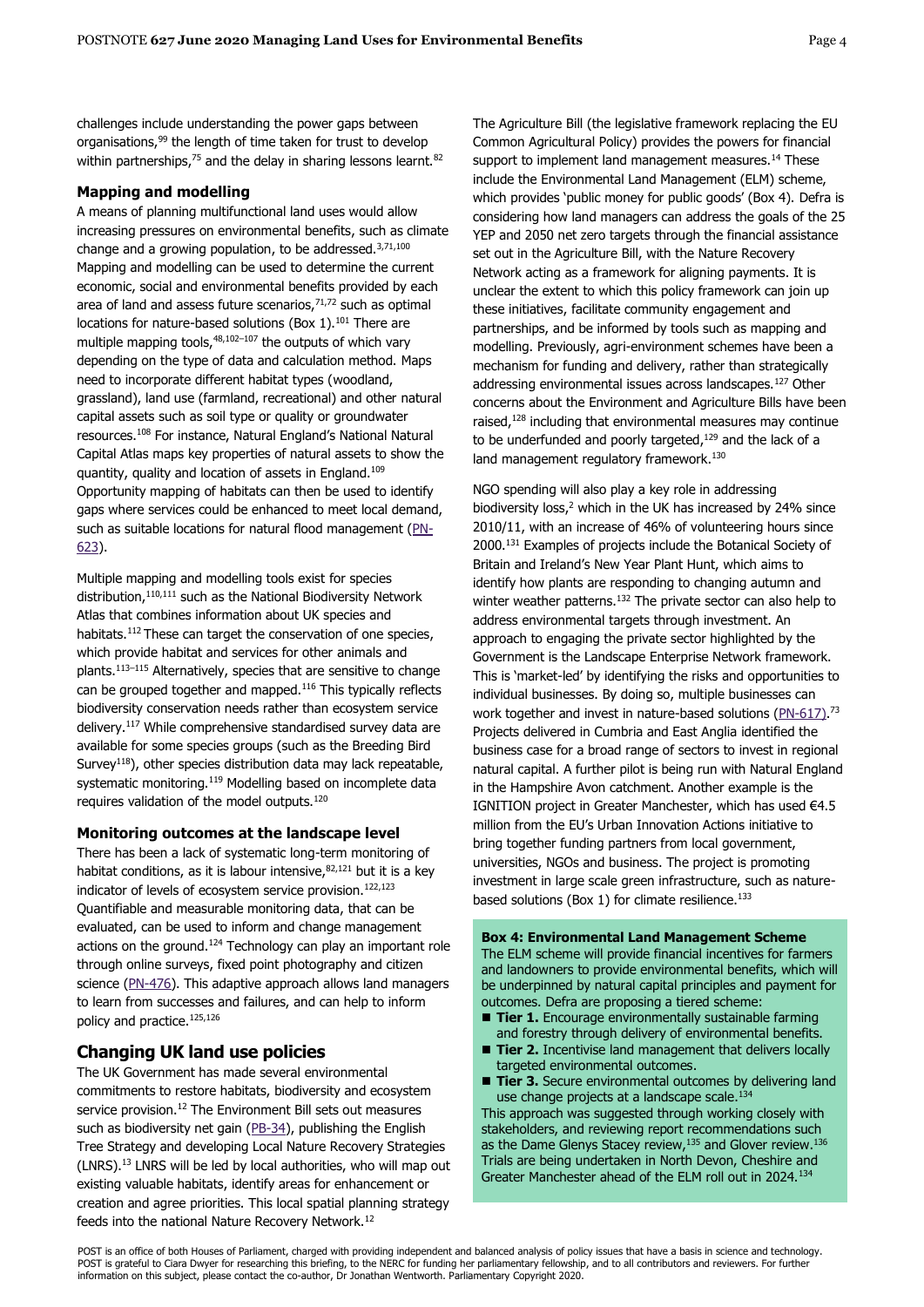#### **Endnotes**

- 1. IPBES (2019). [Summary for policymakers of the global](https://ipbes.net/sites/default/files/2020-02/ipbes_global_assessment_report_summary_for_policymakers_en.pdf)  [assessment report on biodiversity and ecosystem services](https://ipbes.net/sites/default/files/2020-02/ipbes_global_assessment_report_summary_for_policymakers_en.pdf)  [of the Intergovernmental Science-Policy Platform on](https://ipbes.net/sites/default/files/2020-02/ipbes_global_assessment_report_summary_for_policymakers_en.pdf)  [Biodiversity and Ecosystem Services.](https://ipbes.net/sites/default/files/2020-02/ipbes_global_assessment_report_summary_for_policymakers_en.pdf)
- 2. Hayhow, D. B. et al. (2019). The State [of Nature 2019.](https://nbn.org.uk/wp-content/uploads/2019/09/State-of-Nature-2019-UK-full-report.pdf)
- 3. Foresight (2010). [Land use futures: making the most of](https://assets.publishing.service.gov.uk/government/uploads/system/uploads/attachment_data/file/288843/10-631-land-use-futures.pdf)  [land in the 21st century.](https://assets.publishing.service.gov.uk/government/uploads/system/uploads/attachment_data/file/288843/10-631-land-use-futures.pdf)
- 4. Defra (2019). Farming statistics [provisional crop areas,](https://assets.publishing.service.gov.uk/government/uploads/system/uploads/attachment_data/file/868943/structure-jun2019prov-UK-28feb20.pdf)  [yields and livestock populations at 1 June 2019.](https://assets.publishing.service.gov.uk/government/uploads/system/uploads/attachment_data/file/868943/structure-jun2019prov-UK-28feb20.pdf)
- 5. Lawton, J. H. et al. (2010). Making Space for Nature: a [review of England's wildlife sites](https://webarchive.nationalarchives.gov.uk/20130402170324/http:/archive.defra.gov.uk/environment/biodiversity/documents/201009space-for-nature.pdf) and ecological network.
- 6. JNCC (2019). [Sixth National Report to the United Nations](https://www.cbd.int/nr6/)  [Convention on Biological Diversity: United Kingdom of](https://www.cbd.int/nr6/)  [Great Britain and Northern Ireland.](https://www.cbd.int/nr6/)
- 7. Defra (2020). [25 Year Environment Plan Progress Report](https://assets.publishing.service.gov.uk/government/uploads/system/uploads/attachment_data/file/891783/25yep-progress-report-2020.pdf)  [April 2019 to March 2020.](https://assets.publishing.service.gov.uk/government/uploads/system/uploads/attachment_data/file/891783/25yep-progress-report-2020.pdf)
- 8. Committee on Climate Change (2020). [Land use: Policies](https://www.theccc.org.uk/publication/land-use-policies-for-a-net-zero-uk/)  [for a Net Zero UK.](https://www.theccc.org.uk/publication/land-use-policies-for-a-net-zero-uk/)
- 9. Natural Capital Committee (2020). Advice on using nature [based interventions to reach net zero greenhouse gas](https://assets.publishing.service.gov.uk/government/uploads/system/uploads/attachment_data/file/879797/ncc-nature-based-interventions.pdf)  [emissions by 2050.](https://assets.publishing.service.gov.uk/government/uploads/system/uploads/attachment_data/file/879797/ncc-nature-based-interventions.pdf)
- 10. Natural Capital Committee (2019). [State of Natural Capital](https://assets.publishing.service.gov.uk/government/uploads/system/uploads/attachment_data/file/774218/ncc-annual-report-2019.pdf)  [Annual Report 2019: Sixth Report to the Economic Affairs](https://assets.publishing.service.gov.uk/government/uploads/system/uploads/attachment_data/file/774218/ncc-annual-report-2019.pdf)  [Committee of the Cabinet. 72.](https://assets.publishing.service.gov.uk/government/uploads/system/uploads/attachment_data/file/774218/ncc-annual-report-2019.pdf)
- 11. Reed, J. et al. (2016). Integrated landscape approaches [to managing social and environmental issues in the](https://onlinelibrary.wiley.com/doi/full/10.1111/gcb.13284)  tropics: learning from the past to quide the future. Global Change Biology. 22, 2540–2554.
- 12. Defra (2018). A Green Future: Our 25 Year Plan to [Improve the Environment.](https://assets.publishing.service.gov.uk/government/uploads/system/uploads/attachment_data/file/693158/25-year-environment-plan.pdf)
- 13. [Environment Bill 2019-20](https://services.parliament.uk/Bills/2019-21/environment/documents.html)  UK Parliament.
- 14. [Agriculture Bill 2019-20](https://services.parliament.uk/bills/2019-21/agriculture.html)  UK Parliament.
- 15. United Nations (2019). The Sustainable Development [Goals Report 2019.](https://unstats.un.org/sdgs/report/2019/The-Sustainable-Development-Goals-Report-2019.pdf)
- 16. The "ecosystem approach" is defined by the Convention on Biological Diversity (CBD) as "a strategy for the integrated management of land, water and living resources that promotes conservation and sustainable use in an equitable way". CBD Secretariat (2019). [Ecosystem](https://www.cbd.int/ecosystem/)  [Approach.](https://www.cbd.int/ecosystem/)
- 17. Ecosystems Knowledge Network [Online]. Designated [landscapes and their contribution to the ecosystem](https://ecosystemsknowledge.net/resources/BiodiversityOutcome1C)  [approach.](https://ecosystemsknowledge.net/resources/BiodiversityOutcome1C)
- 18. Ecosystems Knowledge Network [Online]. [Natural Capital](https://ecosystemsknowledge.net/sites/default/files/wp-content/uploads/GUIDANCE%20December%202018%20-Ecosystem%20Apporach%20Checklist%20-%20071218.pdf)  [and Ecosystem Approach Checklist](https://ecosystemsknowledge.net/sites/default/files/wp-content/uploads/GUIDANCE%20December%202018%20-Ecosystem%20Apporach%20Checklist%20-%20071218.pdf) – Guidance for [AONB](https://ecosystemsknowledge.net/sites/default/files/wp-content/uploads/GUIDANCE%20December%202018%20-Ecosystem%20Apporach%20Checklist%20-%20071218.pdf)'s.
- 19. Biodiversity, or "biological diversity", is defined by the Convention on Biological Diversity (CBD) as "the variability among living organisms from all sources, including, 'inter alia', terrestrial, marine and other aquatic ecosystems and the ecological complexes of which they are part: this includes diversity within species, between species and of ecosystems". CBD Secretariat (2006). [Convention Text. Article 2. Use of Terms.](https://www.cbd.int/convention/articles/?a=cbd-02)
- 20. CBD Secretariat (2006). Convention Text. Article 2. Use of [Terms.](https://www.cbd.int/convention/articles/?a=cbd-02)
- 21. Natural Capital Committee (2013). The State of Natural [Capital: Towards a framework for measurement and](https://assets.publishing.service.gov.uk/government/uploads/system/uploads/attachment_data/file/516707/ncc-state-natural-capital-first-report.pdf)  [valuation.](https://assets.publishing.service.gov.uk/government/uploads/system/uploads/attachment_data/file/516707/ncc-state-natural-capital-first-report.pdf)
- 22. Natural Capital Coalition (2016). [Natural Capital Protocol.](https://naturalcapitalcoalition.org/natural-capital-protocol/)
- 23. Bassett, V. J. et al. (2018). Soil natural capital valuation [in agri-food businesses.](https://valuing-nature.net/sites/default/files/documents/Synthesis_reports/VNP08-NatCapSynthesisReport-SoilAgriFoodBus-A4-12pp-144dpi.pdf)
- 24. Sarukhán, J. et al. (2005). Millenium ecosystem [assessment: Ecosystems and Human Well-being. Current](https://www.millenniumassessment.org/documents/document.766.aspx.pdf)  [State and Trends, Volume 1.](https://www.millenniumassessment.org/documents/document.766.aspx.pdf)
- 25. IPBES (2020). [Ecosystem services.](https://ipbes.net/glossary/ecosystem-services)
- 26. Pascual, U. et al. (2017). Valuing nature's contributions to [people: the IPBES approach.](https://www.sciencedirect.com/science/article/pii/S1877343517300040) Current Opinion in Environmental Sustainability, 26, pp.7-16.
- 27. IUCN [Online]. A Global Standard for Nature-based [Solutions.](https://www.iucn.org/theme/ecosystem-management/our-work/a-global-standard-nature-based-solutions)
- 28. Reed, J. et al. (2015). What are 'Integrated Landscape [Approaches' and how effectively have they been](https://environmentalevidencejournal.biomedcentral.com/articles/10.1186/2047-2382-4-2)  [implemented in the tropics: a systematic map protocol.](https://environmentalevidencejournal.biomedcentral.com/articles/10.1186/2047-2382-4-2) Environmental Evidence. 4, 2.
- 29. Reed, J. et al. (2017). Have integrated landscape [approaches reconciled societal and environmental issues](https://www.sciencedirect.com/science/article/pii/S0264837716312091)  [in the tropics?](https://www.sciencedirect.com/science/article/pii/S0264837716312091) Land Use Policy. 63, 481-492.
- 30. Scottish National Heritage (2019). [Scotland's Natural](https://www.nature.scot/scotlands-natural-capital-asset-index-2019)  [Capital Asset Index Summary.](https://www.nature.scot/scotlands-natural-capital-asset-index-2019)
- 31. Defra (2020). Enabling a Natural Capital Approach [\(ENCA\).](https://www.gov.uk/guidance/enabling-a-natural-capital-approach-enca)
- 32. McKenna, T. et al. (2019). Scotland's natural capital asset [index: Tracking nature's contribution to national](https://www.sciencedirect.com/science/article/pii/S1470160X19306375)  [wellbeing.](https://www.sciencedirect.com/science/article/pii/S1470160X19306375) Ecological Indicators. 107, 105645.
- 33. Dickie, I., Royle, D. & Neupauer, S. 2019. Testing a [natural capital approach on SNH land.](https://www.nature.scot/sites/default/files/2019-12/Publication%202019%20-%20SNH%20Research%20Report%201144%20-%20Testing%20a%20natural%20capital%20approach%20on%20SNH%20land.pdf) Scottish Natural Heritage Research Report No. 1144.
- 34. Office for National Statistics (2019). UK Natural Capital [Accounts: 2019.](https://www.ons.gov.uk/economy/environmentalaccounts/bulletins/uknaturalcapitalaccounts/2019) 59.
- 35. EFTEC (2018). [Natural Capital Financing for Peatland.](https://www.iucn-uk-peatlandprogramme.org/sites/default/files/2019-07/Natural%20capital%20financing%20for%20peatland_eftec_final_311018.pdf)
- 36. Office for National Statistics (2019). [UK Natural Capital:](https://www.ons.gov.uk/economy/environmentalaccounts/bulletins/uknaturalcapitalforpeatlands/naturalcapitalaccounts)  [Peatlands.](https://www.ons.gov.uk/economy/environmentalaccounts/bulletins/uknaturalcapitalforpeatlands/naturalcapitalaccounts)
- 37. Graves, A.R. et al. (2015). The total costs of soil [degradation in England and Wales.](https://www.sciencedirect.com/science/article/pii/S0921800915003171) Ecological Economics. 119.
- 38. Bright, G. et al. (2019). Measuring natural capital: [towards accounts for the UK and a basis for improved](https://academic.oup.com/oxrep/article/35/1/88/5267889)  [decision-making.](https://academic.oup.com/oxrep/article/35/1/88/5267889) Oxford Review of Economic Policy. 35, 88–108.
- 39. O'Neill, J. (2017). [Life beyond Capital.](https://www.cusp.ac.uk/wp-content/uploads/Life-beyond-capital-online.pdf)
- 40. Natural Capitals Coalition (2020). Improving nature's [visibility in financial accounting.](https://naturalcapitalcoalition.org/projects/improving-natures-visibility-in-financial-accounting/)
- 41. HM Treasury (2020). [The Dasgupta Review: Independent](https://www.gov.uk/government/publications/interim-report-the-dasgupta-review-independent-review-on-the-economics-of-biodiversity)  [Review on the Economics of Biodiversity.](https://www.gov.uk/government/publications/interim-report-the-dasgupta-review-independent-review-on-the-economics-of-biodiversity)
- 42. I.J. Bateman et al. (Forthcoming). The natural capital framework for sustainably efficient and equitable decision making. Nature Sustainability.
- 43. ITRC [Online]. MISTRAL Infrastructure Analysis: Oxcam Arc – [Green infrastructure, Alison Smith.](https://www.itrc.org.uk/itrc-mistral-infrastructure-analysis-oxcam-arc-green-infrastructure-alison-smith/)
- 44. Silvertown, J. (2015). Have Ecosystem Services Been [Oversold?](https://www.sciencedirect.com/science/article/pii/S0169534715002116) Trends in Ecology and Evolution. 30, 641-648.
- 45. Costanza, R. et al. (1997). The value of the world's [ecosystem services and natural capital.](https://www.nature.com/articles/387253a0) Nature. 387, 253.
- 46. Badura T. et al. (2017). Valuation for Natural Capital and [Ecosystem Accounting.](https://ec.europa.eu/environment/nature/capital_accounting/pdf/Valuation_for_natural_capital_and_ecosystem_acounting.pdf) Synthesis report for the European Commission.
- 47. HM Treasury (2018). [The Green Book.](https://assets.publishing.service.gov.uk/government/uploads/system/uploads/attachment_data/file/685903/The_Green_Book.pdf)
- 48. Ecosystems Knowledge Network [Online]. [EcoServ-GIS.](https://ecosystemsknowledge.net/ecoserv-gis)
- 49. Bowe C. (2019). A Liverpool City Region Natural Capital [Baseline.](http://www.natureconnected.org/wp-content/uploads/2020/06/Liverpool-City-Region-Natural-Capital-Baseline-June-2020.pdf) Towards A Green Future: The first Environmental Summit for the Liverpool City Region.
- 50. MHCLG (2019)[. The Oxford-Cambridge Arc: Government](https://assets.publishing.service.gov.uk/government/uploads/system/uploads/attachment_data/file/799993/OxCam_Arc_Ambition.pdf)  [ambition and joint declaration between government and](https://assets.publishing.service.gov.uk/government/uploads/system/uploads/attachment_data/file/799993/OxCam_Arc_Ambition.pdf)  [local partners.](https://assets.publishing.service.gov.uk/government/uploads/system/uploads/attachment_data/file/799993/OxCam_Arc_Ambition.pdf)
- 51. OxCam LNCP Arc (2020). Local Natural Capital Plan for [the Oxford to Cambridge Arc.](https://www.oxcamlncp.org/)
- 52. Parliament (2018). The Government's 25 Year Plan for [the Environment: Government Response to the](https://publications.parliament.uk/pa/cm201719/cmselect/cmenvaud/1672/167202.htm)  [Committee's Eighth Report](https://publications.parliament.uk/pa/cm201719/cmselect/cmenvaud/1672/167202.htm).
- 53. ECI [Online][. Environmental Change Institute Tools for](https://www.eci.ox.ac.uk/research/ecosystems/bio-clim-adaptation/bicester-green-infrastructure.html)  [Planning and Evaluating Urban Green Infrastructure:](https://www.eci.ox.ac.uk/research/ecosystems/bio-clim-adaptation/bicester-green-infrastructure.html)  [Bicester and Beyond.](https://www.eci.ox.ac.uk/research/ecosystems/bio-clim-adaptation/bicester-green-infrastructure.html)
- 54. Smith, A. (2020). Natural capital in Oxfordshire Short [report.](https://www.eci.ox.ac.uk/research/ecosystems/bio-clim-adaptation/downloads/bicester-Natural-capital-mapping-in-Oxfordshire-Short-report-V2.pdf)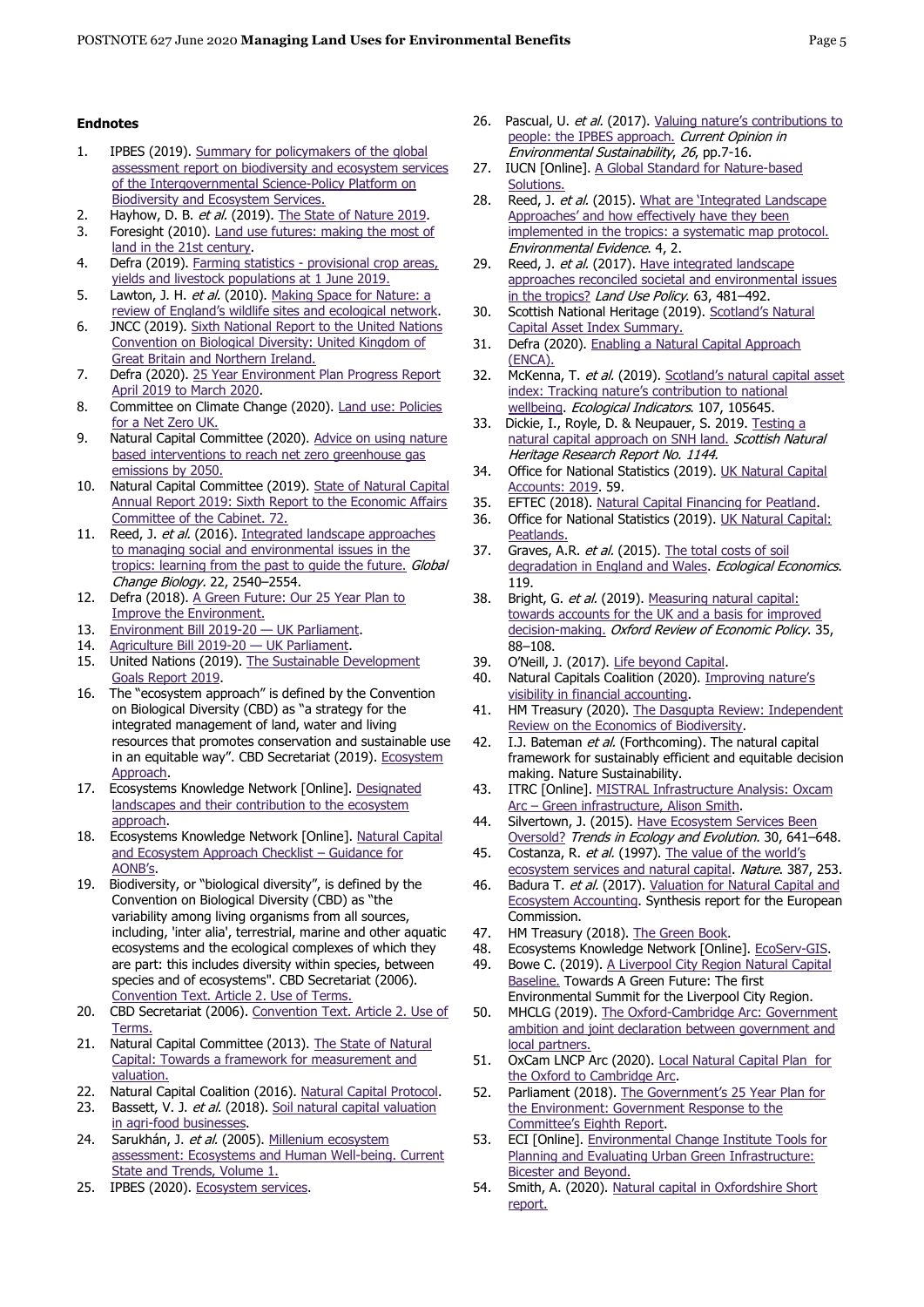- 55. Sunderland, T. et al. A Natural Capital Strategy for North [Devon.](http://publications.naturalengland.org.uk/publication/6070000127574016)
- 56. Bennett, E. M. et al. (2009). Understanding relationships [among multiple ecosystem services: Relationships among](https://onlinelibrary.wiley.com/doi/full/10.1111/j.1461-0248.2009.01387.x)  [multiple ecosystem services.](https://onlinelibrary.wiley.com/doi/full/10.1111/j.1461-0248.2009.01387.x) Ecology Letters. 12, 1394-1404.
- 57. Zhang, W. et al. (2007)[. Ecosystem services and dis](https://www.sciencedirect.com/science/article/pii/S0921800907001462)[services to agriculture.](https://www.sciencedirect.com/science/article/pii/S0921800907001462) Ecological Economics. 64, 253-260.
- 58. Rodríguez, J. P. et al. (2006). Trade-offs across Space, [Time, and Ecosystem Services.](https://www.ecologyandsociety.org/vol11/iss1/art28/) Ecology and Society. 11.
- 59. Howe, C. et al. (2014). [Creating win-wins from trade](https://www.sciencedirect.com/science/article/pii/S0959378014001320)[offs? Ecosystem services for human well-being: A meta](https://www.sciencedirect.com/science/article/pii/S0959378014001320)[analysis of ecosystem service trade-offs and synergies in](https://www.sciencedirect.com/science/article/pii/S0959378014001320)  [the real world.](https://www.sciencedirect.com/science/article/pii/S0959378014001320) Global Environmental Change. 28, 263– 275.
- 60. Martín-López, B. et al. (2012). Uncovering Ecosystem [Service Bundles through Social Preferences.](https://journals.plos.org/plosone/article?id=10.1371/journal.pone.0038970) PLoS ONE.
- 61. Mouchet, M. A. et al. (2017). Bundles of ecosystem [\(dis\)services and multifunctionality across European](https://www.sciencedirect.com/science/article/pii/S1470160X1630557X)  [landscapes.](https://www.sciencedirect.com/science/article/pii/S1470160X1630557X) Ecological Indicators. 73, 23-28.
- 62. Clare Lawson et al. (2018). The Natural Capital of [Floodplains: management, protection and restoration to](https://valuing-nature.net/sites/default/files/documents/Synthesis_reports/VNP09-NatCapSynthesisReport-Floodplains-A4-16pp-144dpi.pdf)  [deliver greater benefits.](https://valuing-nature.net/sites/default/files/documents/Synthesis_reports/VNP09-NatCapSynthesisReport-Floodplains-A4-16pp-144dpi.pdf) Valuing Nature Natural Capital Synethesis Report VN09.
- 63. Posthumus, H. et al. (2010). A framework for the [assessment of ecosystem goods and services; a case](https://www.sciencedirect.com/science/article/pii/S0921800910000480)  [study on lowland floodplains in England](https://www.sciencedirect.com/science/article/pii/S0921800910000480). Ecolgical Ecomics. 69, 1510–1523.
- 64. Shackleton, C. M. et al. (2016). Unpacking Pandora's Box: [Understanding and Categorising Ecosystem Disservices](https://link.springer.com/article/10.1007/s10021-015-9952-z)  [for Environmental Management and Human Wellbeing.](https://link.springer.com/article/10.1007/s10021-015-9952-z) Ecosystems. 19, 587–600.
- 65. Roy, S. et al. (2012). A systematic quantitative review of [urban tree benefits, costs, and assessment methods](https://www.sciencedirect.com/science/article/pii/S1618866712000829)  [across cities in different climatic zones.](https://www.sciencedirect.com/science/article/pii/S1618866712000829) Urban Forestry and Urban Greening. 11, 351–363.
- 66. Thomson, J. (2012). [How can we get the best from our](https://www.scotlink.org/files/publication/LINKReports/LINKHowCanWeGetBestfromLand.pdf)  [land? Putting integrated land use into practice.](https://www.scotlink.org/files/publication/LINKReports/LINKHowCanWeGetBestfromLand.pdf)
- 67. CBD (2020). [Zero Draft of the Post-2020 Global](https://www.cbd.int/article/2020-01-10-19-02-38)  [Biodiversity Framework.](https://www.cbd.int/article/2020-01-10-19-02-38)
- 68. Morecroft, M. D. et al. (2019). Measuring the success of [climate change adaptation and mitigation in terrestrial](https://science.sciencemag.org/content/366/6471/eaaw9256)  [ecosystems.](https://science.sciencemag.org/content/366/6471/eaaw9256) Science. 366.
- 69. Seddon, N. et al. (2020). Understanding the value and [limits of nature-based solutions to climate change and](https://royalsocietypublishing.org/doi/10.1098/rstb.2019.0120)  [other global challenges.](https://royalsocietypublishing.org/doi/10.1098/rstb.2019.0120) Philosophical Transactions of the Royal Society Biology. 375.
- 70. RSPB [Online]. [Using science to inform curlew recovery -](https://community.rspb.org.uk/ourwork/b/biodiversity/posts/using-science-to-inform-curlew-recovery) [Saving Species.](https://community.rspb.org.uk/ourwork/b/biodiversity/posts/using-science-to-inform-curlew-recovery)
- 71. Bateman, I. J. et al. (2013). Bringing Ecosystem Services [into Economic Decision-Making: Land Use in the United](https://science.sciencemag.org/content/341/6141/45)  [Kingdom.](https://science.sciencemag.org/content/341/6141/45) Science. 341, 45-50.
- 72. Sayer, J. et al. (2013). Ten principles for a landscape [approach to reconciling agriculture, conservation, and](https://www.pnas.org/content/110/21/8349)  [other competing land uses.](https://www.pnas.org/content/110/21/8349) PNAS. 110, 8349–8356.
- 73. 3Keel [Online]. [Landscape innovation.](https://www.3keel.com/landscape-innovation/)
- 74. Reed, M. S. et al. (2009). Who's in and why? A typology [of stakeholder analysis methods for natural resource](https://www.sciencedirect.com/science/article/pii/S0301479709000024)  [management.](https://www.sciencedirect.com/science/article/pii/S0301479709000024) Journal of Environmental Management. 90, 1933–1949.
- 75. de Vente, J. et al. (2016). How does the context and [design of participatory decision making processes affect](https://www.ecologyandsociety.org/vol21/iss2/art24/)  [their outcomes? Evidence from sustainable land](https://www.ecologyandsociety.org/vol21/iss2/art24/)  [management in global drylands.](https://www.ecologyandsociety.org/vol21/iss2/art24/) Ecology and Society. 21.
- 76. Okumah, M. et al. (2020). [Stakeholders' willingness](https://conbio.onlinelibrary.wiley.com/doi/full/10.1111/csp2.170) and [motivations to support sustainable water resources](https://conbio.onlinelibrary.wiley.com/doi/full/10.1111/csp2.170)  [management: Insights from a Ghanaian study.](https://conbio.onlinelibrary.wiley.com/doi/full/10.1111/csp2.170) Conservation Science and Pratice. 2.
- 77. Scottish Government (2016). Getting the best from our [land: a land use strategy for Scotland 2016-2021.](https://www.gov.scot/publications/getting-best-land-land-use-strategy-scotland-2016-2021/)
- 78. Schröter, M. et al. (2020). Indicators for relational values [of nature's contributions to good quality of life: the IPBES](https://www.tandfonline.com/doi/full/10.1080/26395916.2019.1703039)  [approach for Europe and Central Asia.](https://www.tandfonline.com/doi/full/10.1080/26395916.2019.1703039) Ecosystems and People. 16, 50–69.
- 79. RSPB [Online]. [Futurescapes Landscape Conservation.](https://www.rspb.org.uk/our-work/conservation/landscape-scale-conservation/futurescapes/)
- 80. Wildlife Trust [Online][. Living Landscapes.](https://www.wildlifetrusts.org/about-us/vision-and-mission/living-landscapes)
- 81. Maltby, E. et al. (2019). Wholescape thinking: towards [integrating the management of catchments, coast and](https://s3-eu-west-1.amazonaws.com/storage.shared/NC%20without%20boundaries%20summary%20guidance%20NCI%209%20May%202019.pdf?AWSAccessKeyId=AKIAJ2W64E53PORUVLFA&Expires=1599728515&Signature=WPOqh%2F7rMqDBjGpNQAdFU8Szehw%3D)  [the sea through partnerships](https://s3-eu-west-1.amazonaws.com/storage.shared/NC%20without%20boundaries%20summary%20guidance%20NCI%209%20May%202019.pdf?AWSAccessKeyId=AKIAJ2W64E53PORUVLFA&Expires=1599728515&Signature=WPOqh%2F7rMqDBjGpNQAdFU8Szehw%3D) - a quidance note. Natural Capital Initiative.
- 82. NERC (2018). Evaluation of the Upland Ecosystem Service [Pilots: Bassenthwaite \(NERR077\).](http://publications.naturalengland.org.uk/publication/6421926117638144?category=35004)
- 83. GCV Green Network Partnership [Online]. [Our Blueprint.](https://www.gcvgreennetwork.gov.uk/what-we-do/our-blueprint)
- 84. CaBA [Online]. About The Catchment Based Approach. [CaBA.](https://catchmentbasedapproach.org/about/)
- 85. Committee on Climate Change (2019). [Net Zero -](https://www.theccc.org.uk/publication/net-zero-the-uks-contribution-to-stopping-global-warming/) The UK's contrib[ution to stopping global warming.](https://www.theccc.org.uk/publication/net-zero-the-uks-contribution-to-stopping-global-warming/)
- 86. Natural Resources Wales [Online]. [Area Statements.](https://naturalresources.wales/about-us/area-statements/?lang=en)
- 87. Harvey, C. A. et al. (2008). Integrating Agricultural [Landscapes with Biodiversity Conservation in the](http://www.oikos.unam.mx/LECT/images/publicaciones_2010/integrating_agricultural_2008.pdf)  [Mesoamerican Hotspot.](http://www.oikos.unam.mx/LECT/images/publicaciones_2010/integrating_agricultural_2008.pdf) Conservation and Policy. 22, 8– 15.
- 88. Costanza, R. (2003). A vision of the future of science: [reintegrating the study of humans and the rest of nature.](https://www.sciencedirect.com/science/article/pii/S0016328702001052) Futures. 35, 651–671.
- 89. Newig, J. et al. (2009). Environmental governance: [participatory, multi-level -](https://onlinelibrary.wiley.com/doi/10.1002/eet.509) and effective? Environmental Policy and Governance. 19, 197–214.
- 90. Hall, A. (2008). Better RED than dead: paying the people [for environmental services in Amazonia.](https://royalsocietypublishing.org/doi/10.1098/rstb.2007.0034) Philosophical Transactions of the Royal Society Biology. 363, 1925– 1932.
- 91. Brown, K. (2002). [Innovations for conservation and](https://rgs-ibg.onlinelibrary.wiley.com/doi/pdf/10.1111/1475-4959.00034)  [development.](https://rgs-ibg.onlinelibrary.wiley.com/doi/pdf/10.1111/1475-4959.00034) The Geographical Journal. 168, 6-17.
- 92. German, L. et al. (2007). Participatory integrated [watershed management: Evolution of concepts and](https://www.sciencedirect.com/science/article/pii/S0308521X0600117X)  [methods in an ecoregional program of the eastern African](https://www.sciencedirect.com/science/article/pii/S0308521X0600117X)  [highlands.](https://www.sciencedirect.com/science/article/pii/S0308521X0600117X) Agricultural Systems. 94, 189-204.
- 93. Berkes, F. (2007). Community-based conservation in a [globalized world.](https://www.pnas.org/content/104/39/15188) PNAS. 104, 15188-15193.
- 94. Ostrom, E. et al. (1999). Revisiting the Commons: Local [Lessons, Global Challenges.](https://science.sciencemag.org/content/284/5412/278) Science. 284, 278-282.
- 95. Ostrom, E. (2010). Polycentric systems for coping with [collective action and global environmental change.](https://www.sciencedirect.com/science/article/pii/S0959378010000634) Global Environmental Change. 20, 550–557.
- 96. Liverpool City Region Natural Capital Working Group (2019). [A Natural Capital Baseline for the Liverpool City](http://www.natureconnected.org/wp-content/uploads/2020/06/LCR_Baseline_4_pager_Final.pdf)  [Region.](http://www.natureconnected.org/wp-content/uploads/2020/06/LCR_Baseline_4_pager_Final.pdf)
- 97. Fox, H. E. et al. (2006). Perceived Barriers to Integrating [Social Science and Conservation.](https://conbio.onlinelibrary.wiley.com/doi/full/10.1111/j.1523-1739.2006.00598.x) Conservation Biology. 20, 1817–1820.
- 98. Maynard, L. et al. (2020). Maximizing biodiversity [conservation through behavior change strategies.](https://conbio.onlinelibrary.wiley.com/doi/pdf/10.1111/csp2.193) Conservation Science and Practice. 2.
- 99. Morrison, T. H. et al. (2017). Mitigation and adaptation in [polycentric systems: sources of power in the pursuit of](https://onlinelibrary.wiley.com/doi/full/10.1002/wcc.479)  [collective goals: Mitigation and adaptation in polycentric](https://onlinelibrary.wiley.com/doi/full/10.1002/wcc.479)  [systems.](https://onlinelibrary.wiley.com/doi/full/10.1002/wcc.479) Wiley Interdisciplinary Reviews: Climate Change. 8.
- 100. Rae, A. (2017). A Land Cover Atlas of the United [Kingdom.](https://figshare.shef.ac.uk/articles/A_Land_Cover_Atlas_of_the_United_Kingdom_Document_/5266495)
- 101. Thames River Trust [Online]. [Case study -](https://www.thamesriverstrust.org.uk/wp-content/uploads/2017/05/EvenlodeCaseStudy-Final-May-2017.pdf) Evenlode [Catchment Project.](https://www.thamesriverstrust.org.uk/wp-content/uploads/2017/05/EvenlodeCaseStudy-Final-May-2017.pdf)
- 102. SWEEP [Online]. [Natural Environment Valuation Online](https://sweep.ac.uk/portfolios/natural-environment-valuation-online-tool-nevo/)  [tool.](https://sweep.ac.uk/portfolios/natural-environment-valuation-online-tool-nevo/)
- 103. MAGIC [Online]. [MAGIC.](https://magic.defra.gov.uk/)
- 104. SolVES [Online]. [Social Values for Ecosystem Services](https://www.usgs.gov/centers/gecsc/science/social-values-ecosystem-services-solves?qt-science_center_objects=0#qt-science_center_objects)  [\(SolVES\).](https://www.usgs.gov/centers/gecsc/science/social-values-ecosystem-services-solves?qt-science_center_objects=0#qt-science_center_objects)